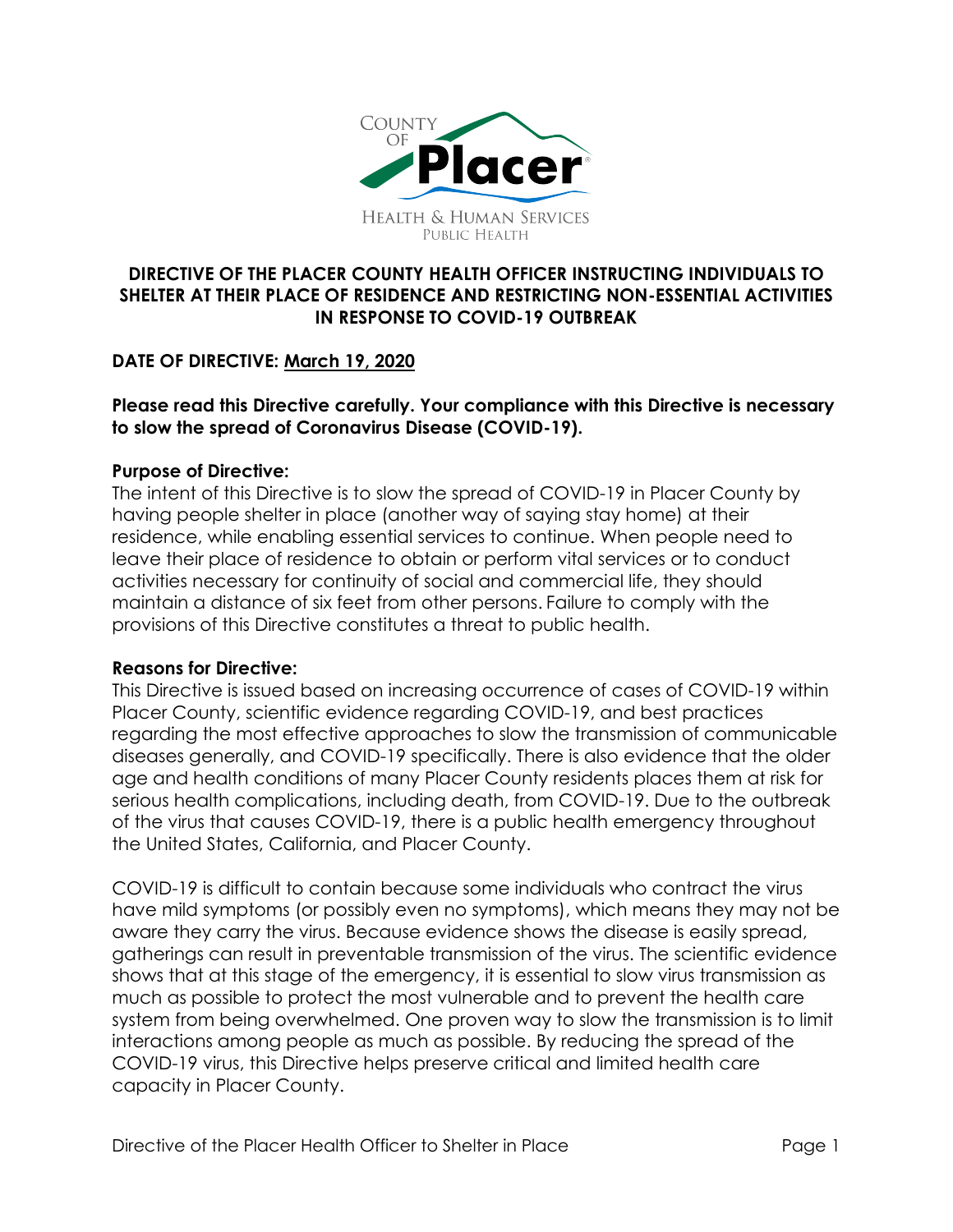As of 2 p.m. on March 19, 2020, there are 9 confirmed cases of COVID-19 in Placer County, including one individual who died of the disease. There are significant numbers of confirmed cases and deaths in surrounding counties, including 47 cases in Sacramento County. At least 11 of the confirmed cases in Sacramento County are directly linked to cases in Placer County. Widespread testing for COVID-19 is not yet available, but is expected to increase in the coming days. As more people are tested, more cases will certainly be identified. This Directive is necessary to slow the rate of spread and the Health Officer will re-evaluate the Directive as further data becomes available.

This Directive comes after the release of substantial guidance from the Placer County Health Officer, the Centers for Disease Control and Prevention (CDC), the California Department of Public Health, and other public health officials throughout the United States and around the world, including a variety of prior guidance and orders to combat the spread and harms of COVID-19. The Health Officer will continue to assess the quickly evolving situation and may modify or extend this Directive, or issue additional Directives, related to COVID-19.

### **Authority for Directive:**

The Health Officer of Placer County is issuing this Directive under the authority granted by the California Health and Safety Code, Sections 101040, 101085, and 120175.

### **Details of Directive:**

- 1. All individuals currently living within Placer County, including its incorporated cities and town, and the entire unincorporated area, are directed to shelter at their place of residence. This means stay home.
	- a. In addition to homes and apartments, residences include hotels, motels, shared rental units, and similar facilities.
	- b. If a residence includes spaces shared with other households, such as a common patio, laundry room, or lobby, persons should stay at least six feet from any other person when using these spaces.
	- c. Individuals experiencing homelessness are exempt from this section of the Directive, but are strongly urged to obtain shelter, and governmental and other entities are strongly urged to make such shelter available while maintaining six feet of spacing between persons.
- 2. All persons may leave their residences only to perform Essential Activities, to receive or perform Essential Governmental Functions, or to operate Essential Businesses, as defined below.
- 3. People at high risk of severe illness from COVID-19 and people who are sick should stay in their residence and limit their activity to seeking medical care.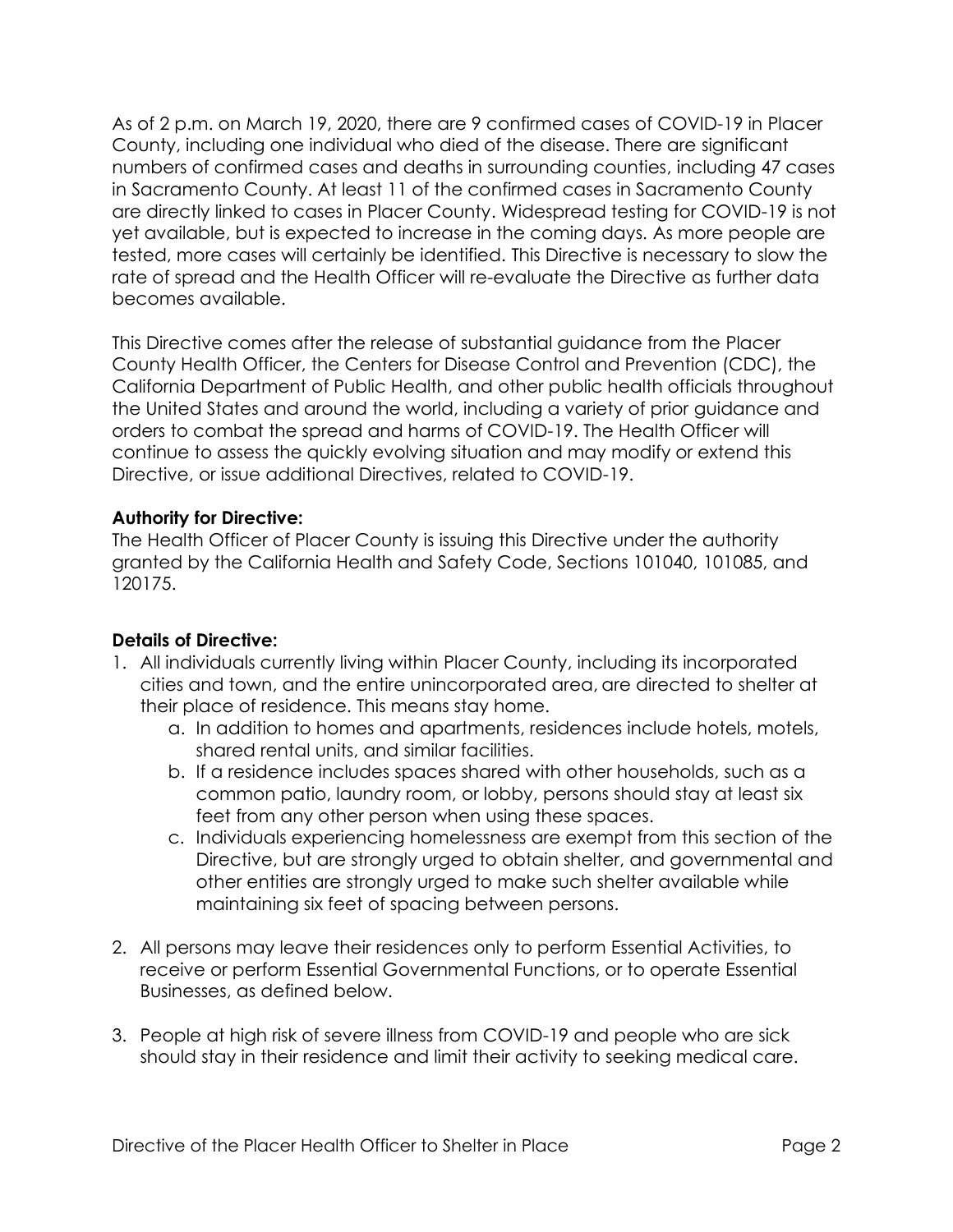- 4. All public and private gatherings of any number of people who are not part of a single household or living unit should be avoided unless essential for the health, safety, or welfare of those present.
- 5. All businesses with a facility in the County, except Essential Businesses as defined below, are required to cease activities at facilities located within the County except Minimum Basic Operations, as defined below. Businesses may continue operations consisting exclusively of employees or contractors working from home. All Essential Businesses are strongly encouraged to remain open. Essential Businesses shall comply with the requirement for six-foot spacing between persons, including, but not limited to, when any customers are standing in line.
- 6. All travel, including, but not limited to, travel on foot, bicycle, scooter, motorcycle, automobile, or public transit, except Essential Travel and Essential Activities as defined below, is prohibited. People may use public transit only for purposes of performing Essential Activities or to travel to and from work to operate Essential Businesses or maintain Essential Governmental Functions. People riding on public transit must maintain six feet of space between persons, to the greatest extent feasible. This Directive allows travel into or out of the County to perform Essential Activities, operate Essential Businesses, or maintain Essential Governmental Functions.

# **Definition of Essential Activities:**

Essential Activities include:

- 1. Maintaining the **health and safety** of oneself and their family or household members (including pets). This includes, but is not limited to, obtaining medical supplies or medication, visiting a health care professional, or obtaining supplies needed to work from home.
- 2. Obtaining **necessary services or supplies** for oneself and their family or household members, or delivering those services or supplies to others. This includes, but is not limited to, obtaining canned food, dry goods, fresh fruits and vegetables, pet supplies, fresh meats, fish, and poultry, other household consumer products, and products necessary to maintain the safety, sanitation, and essential operation of residences.
- 3. Engaging in **outdoor activity**, such as walking, hiking, or running, provided six feet of spacing is maintained between people who are not members of the same household.
- 4. Performing **work providing essential products and services at an Essential Business** or to otherwise carry out activities specifically permitted in this Directive, including Minimum Basic Operations.
- 5. **Caring for a family member** or pet in another household.

### **Definition of Essential Businesses:**

Essential Businesses include: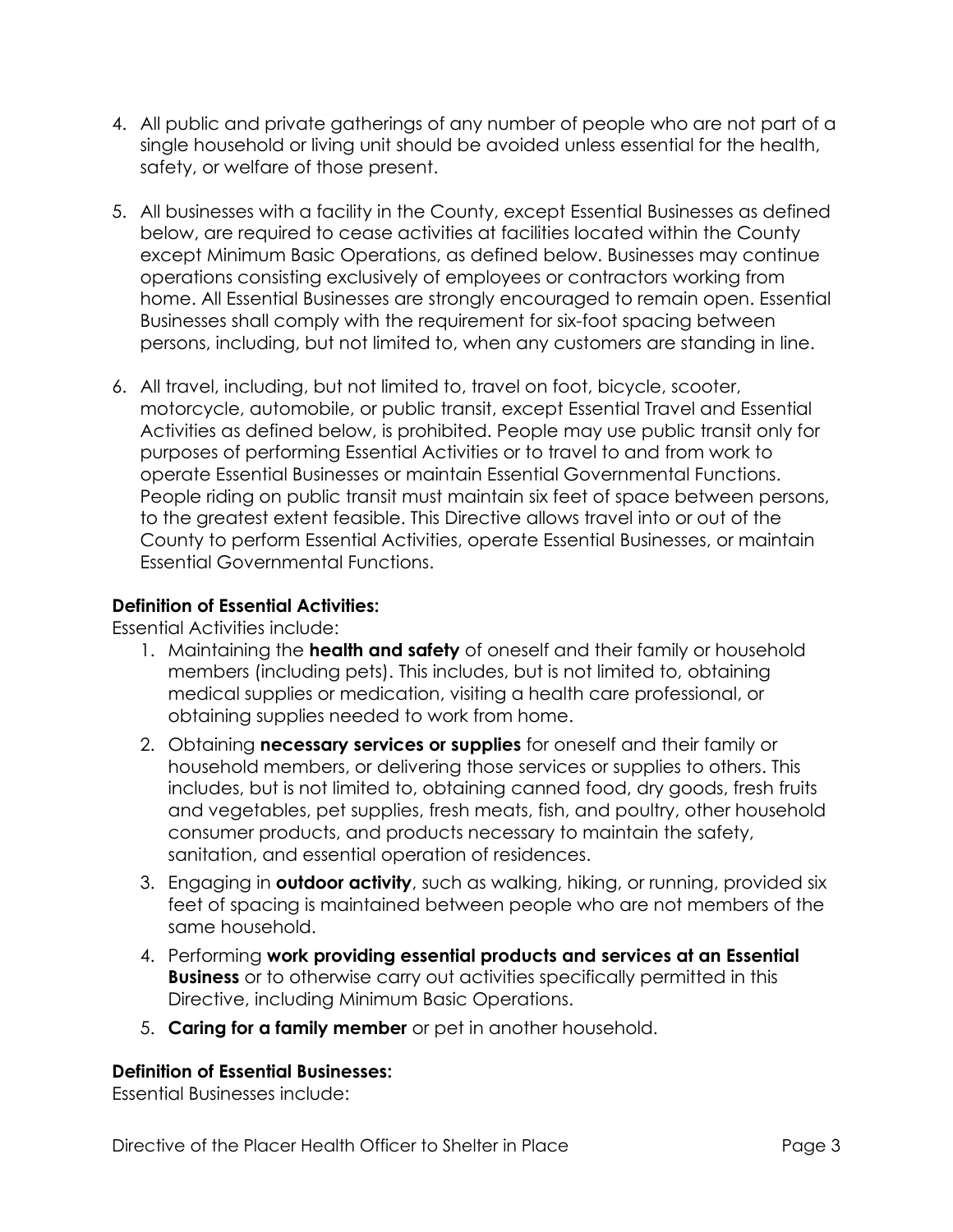- 1. Health Care Operations and Essential Infrastructure, as defined below;
- 2. Blood donation and related activities;
- 3. Grocery stores, certified farmers' markets, farm and produce stands, supermarkets, food banks, convenience stores, and other establishments engaged in the retail sale of canned food, dry goods, fresh fruits and vegetables, pet supplies, fresh meats, fish, and poultry, and any other household consumer products (such as cleaning and personal care products). This includes stores that sell groceries and also sell other nongrocery products, and products necessary to maintain the safety, sanitation, and essential operation of residences;
- 4. Any form of agricultural production and processing, including the cultivation of products for personal consumption or use through farming, ranching, livestock, and fishing, as well as business activities that support production and processing by providing essential agricultural supplies and services, including but not limited to, transportation, manufacturing, chemicals, equipment, and services such as cooling, storing, packaging, and distribution of such products for wholesale or retail sale.
- 5. Businesses that provide food, shelter, and social services, and other necessities of life for economically disadvantaged or otherwise needy individuals;
- 6. Newspapers, television, radio, and other media services;
- 7. Gas stations and auto-supply, auto-repair, and related facilities;
- 8. Banks and related financial institutions;
- 9. Hardware stores;
- 10. Plumbers, electricians, exterminators, and other service providers who provide services that are necessary to maintain the safety, sanitation, and essential operation of residences, Essential Activities, and Essential Businesses;
- 11. Businesses providing mailing and shipping services, including post office boxes;
- 12. Educational institutions—including public and private K-12 schools, colleges, and universities—for purposes of facilitating distance learning or performing essential functions, provided that social distancing of six feet per person is maintained;
- 13. Laundromats, dry cleaners, and laundry service providers;
- 14. Restaurants and other facilities that prepare and serve food, but only for delivery or carry out. Schools and other entities that typically provide free food services to students or members of the public may continue to do so under this Directive on the condition that the food is provided to students or members of the public on a pick-up and take-away basis only. Schools and other entities that provide food services under this exemption shall not permit the food to be eaten at the site where it is provided, or at any other gathering site;
- 15. Businesses that supply products needed for people to work from home;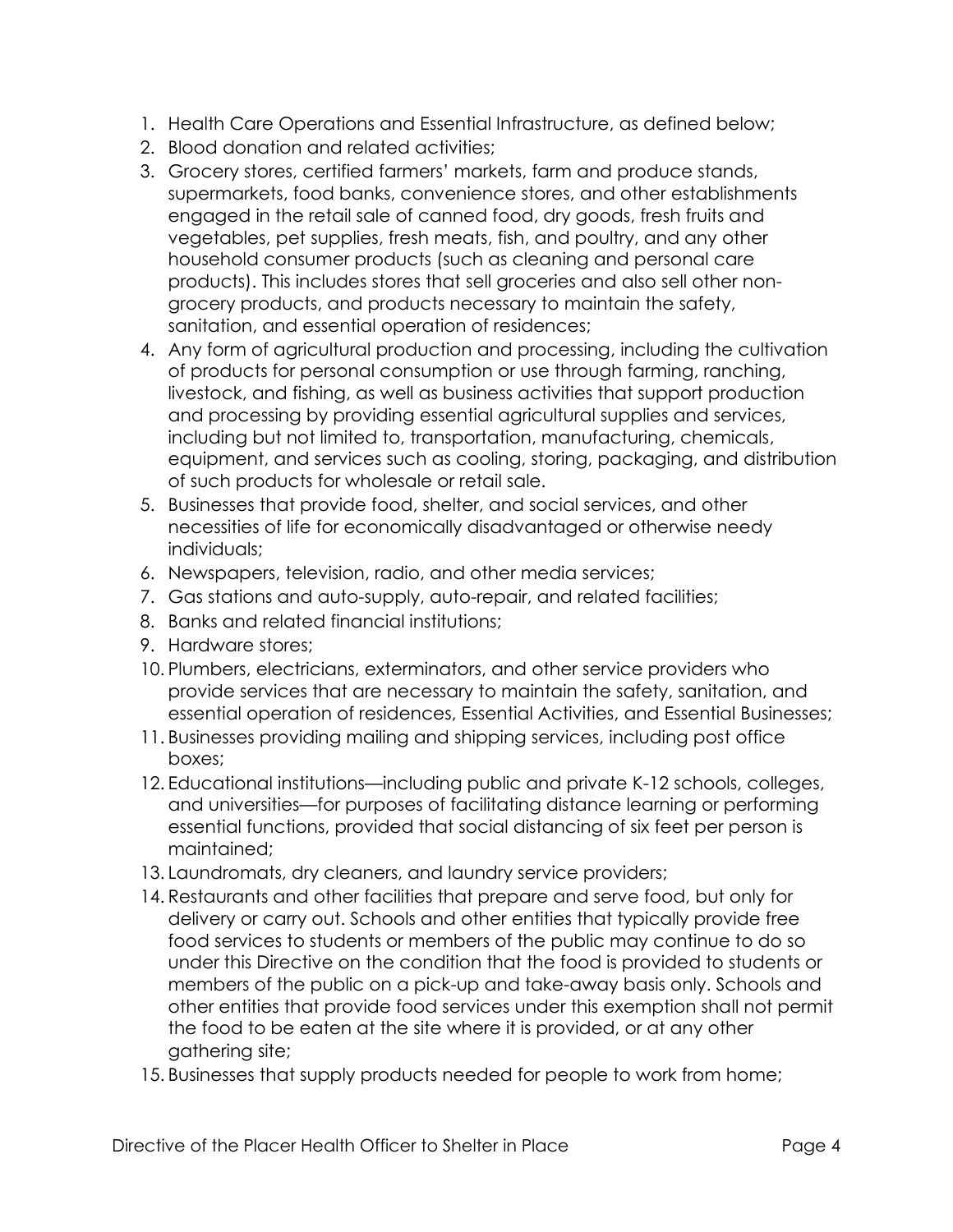- 16. Businesses that supply other essential businesses with the support or supplies necessary to operate;
- 17. Businesses that ship or deliver groceries, food, goods or services directly to residences;
- 18. Airlines, taxis, and other private transportation providers providing transportation services necessary for Essential Activities and other purposes expressly authorized in this Directive;
- 19. Home-based care for seniors, adults, or children;
- 20. Residential facilities and shelters for seniors, adults, and children;
- 21. Professional services, such as legal or accounting services, when necessary to assist in compliance with legally mandated activities;
- 22. Childcare facilities providing services that enable employees exempted in this Directive to work in Essential Activities, Essential Governmental Functions, Essential Businesses, or Minimum Basic Operations as permitted. Childcare facilities must operate under the following mandatory conditions:
	- a. Childcare must be carried out in stable groups of 12 or fewer (stable means that the same children are in the same group each day).
	- b. Children shall not change from one group to another.
	- c. If more than one group of children is cared for at one facility, each group shall be in a separate room. Groups shall not mix with each other.
	- d. Childcare providers shall remain solely with one group of children.
	- e. Persons should remain six feet apart whenever feasible.

For the purposes of this Directive, businesses include any for-profit, non-profit, or educational entities, regardless of the nature of the service they provide, the function they perform, or their corporate or entity structure.

### **Definition of Minimum Basic Operations:**

Minimum Basic Operations include the following, provided that employees comply with six-foot spacing between persons while carrying out such operations:

- 1. The minimum necessary activities to maintain the value of the business's inventory, ensure security, process payroll and employee benefits, or for related functions.
- 2. The minimum necessary activities to facilitate employees of the business being able to continue to work remotely from their residences.

# **Definition of Health Care Operations:**

Health Care Operations include hospitals, clinics, dentists, pharmacies, pharmaceutical and biotechnology companies, other health care facilities, health care suppliers, home health care services providers, mental health providers, public health, or any related and/or ancillary health care services. Health Care Operations also includes veterinary care and all health care services provided to animals. Health Care Operations do not include fitness and exercise gyms and similar facilities.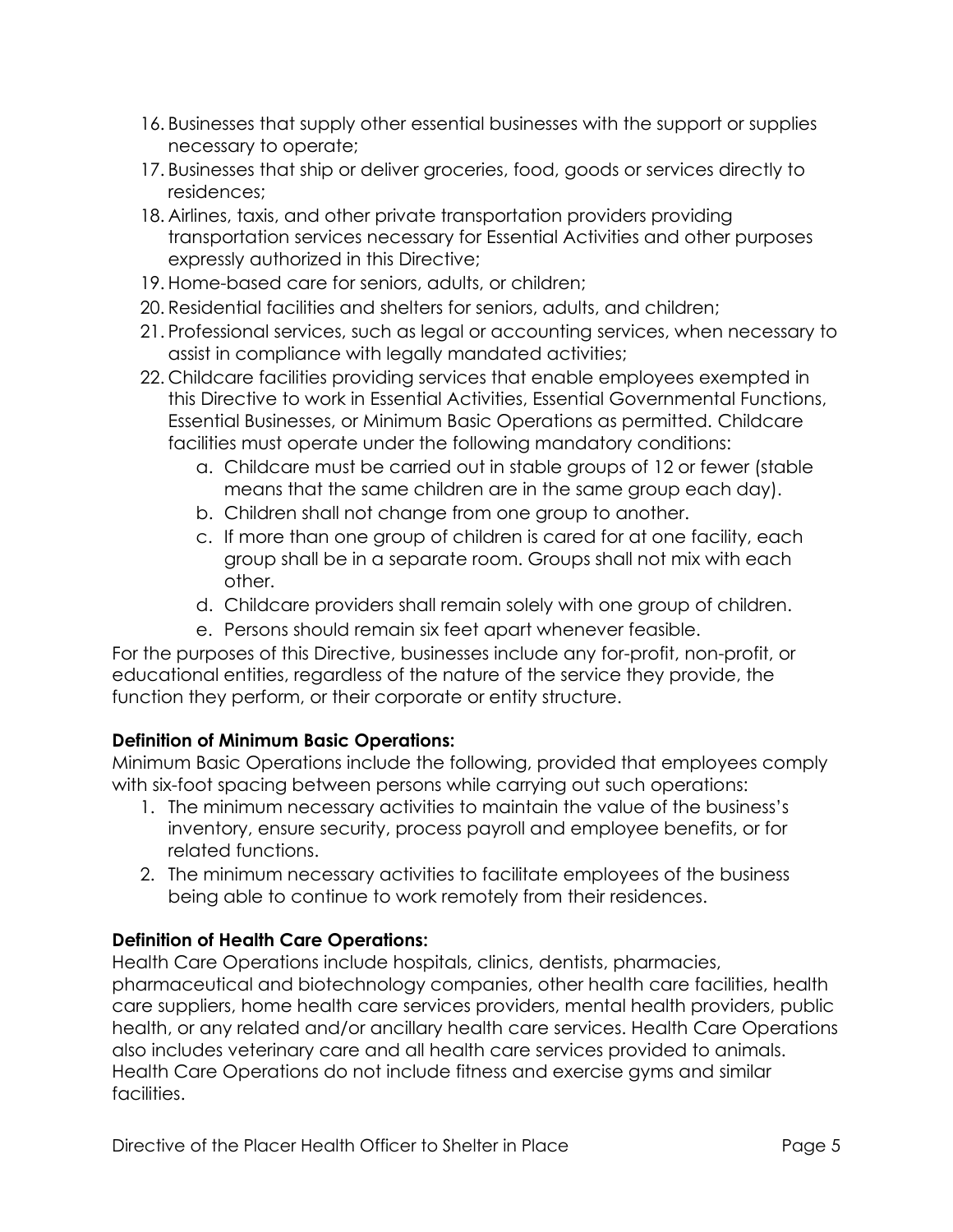# **Definition of Essential Infrastructure**:

Essential Infrastructure includes, but is not limited to, public works construction, construction of housing (in particular affordable housing or housing for individuals experiencing homelessness), airport operations, water, sewer, gas, electrical, oil refining, roads and highways, public transportation, solid waste collection and removal, internet, and telecommunications systems (including the provision of essential global, national, and local infrastructure for computing services, business infrastructure, communications, and web-based services), provided that they carry out those services or that work while maintaining six feet of distance between persons whenever feasible.

# **Definition of Essential Governmental Functions**:

Essential Government Functions are defined by the governmental entity performing those functions. Each governmental entity shall identify and designate appropriate employees or contractors to continue providing and carrying out any Essential Governmental Functions. All Essential Governmental Functions shall be performed in compliance with six-foot social distancing requirements whenever feasible. All first responders, emergency management personnel, emergency dispatchers, court personnel, and law enforcement personnel, and others who need to perform essential services are categorically exempt from this Directive. In addition, all Brown Act meetings of the governing body of all public agencies within Placer County are deemed Essential Government Functions and are categorically exempt from this Directive. Governing bodies should consider implementation of remote attendance measures when feasible in light of waived Brown Act requirements as a result of the Governor's Executive Order.

# **Definition of Essential Travel:**

Essential Travel includes travel for any of the following purposes, and must comply with six-foot spacing between persons:

- 1. Any travel related to the provision of or access to Essential Activities, Essential Governmental Functions, Essential Businesses, or Minimum Basic Operations.
- 2. Travel to care for elderly, minors, dependents, persons with disabilities, or other vulnerable persons.
- 3. Travel to or from educational institutions for purposes of receiving materials for distance learning, for receiving meals, and any other related services.
- 4. Travel to return to a place of residence from outside the jurisdiction.
- 5. Travel required by law enforcement or court order.
- 6. Travel required for non-residents to return to their place of residence outside the County. Individuals are strongly encouraged to verify that their transportation out of the County remains available and functional prior to commencing such travel.